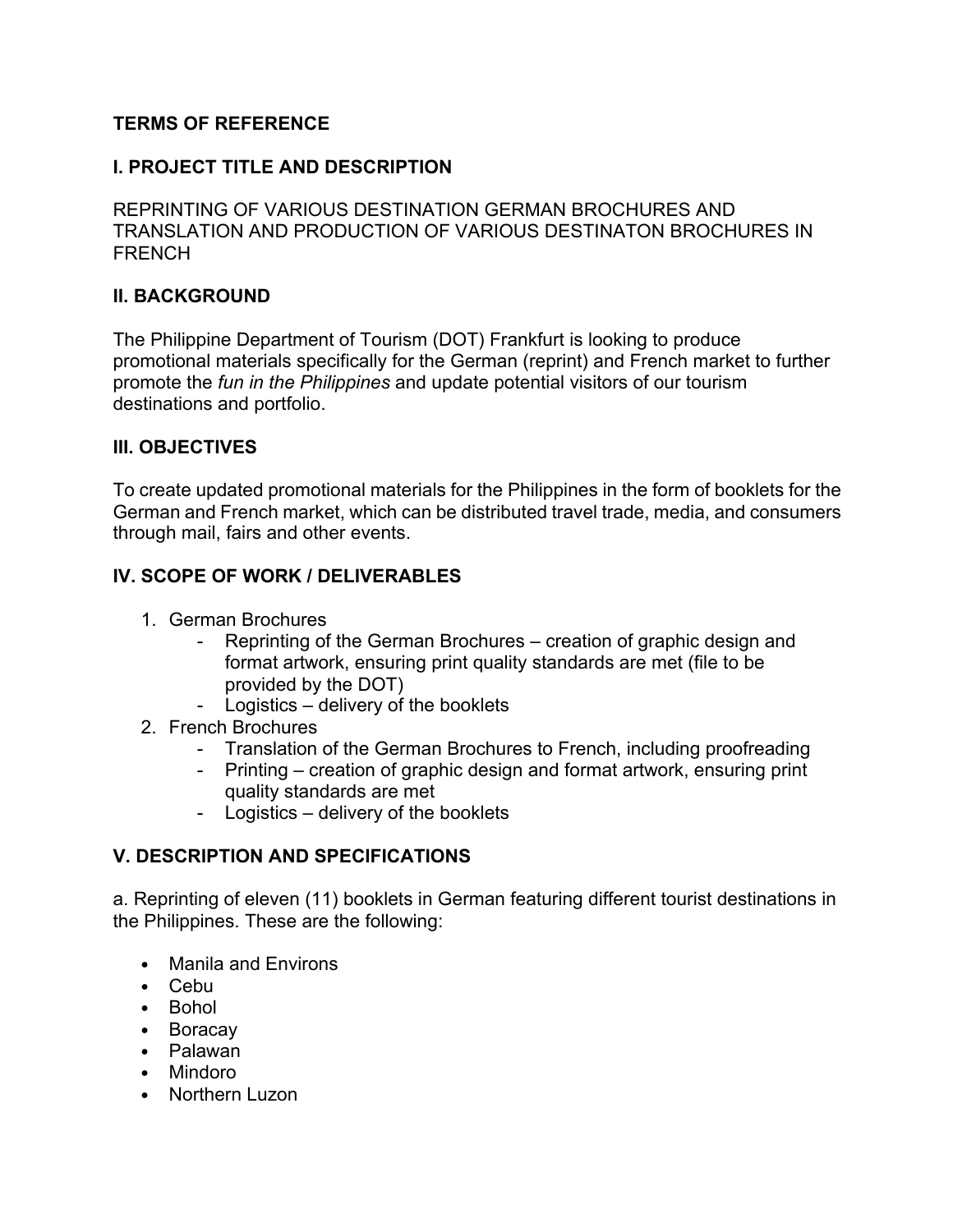- Negros Region
- Siargao, Camiguin, Romblon, and Batanes
- Bicol
- Davao
- Size of brochure  $-4.13 \times 5.83$  inches
- No. of pages 24 pages, total of 264 pages
- Paper stock dull/matte cover with UV coating
- Full color
- Quantity min. of 1,000 pcs each destination brochures, total of 11,000 pcs in German

b. Translation of the 11 destination brochures to French and production with the following requirement:

- Destinations:
- Manila and Environs
- Cebu
- Bohol
- Boracay
- Palawan
- Mindoro
- Northern Luzon
- Negros Region
- Siargao, Camiguin, Romblon, and Batanes
- Bicol
- Davao
- Size of brochure  $-4.13 \times 5.83$  inches
- No. of pages 28 pages, total of 308 pages
- Paper stock dull/matte cover with UV coating
- Full color
- Quantity min. of 1,000 pcs each destination brochures, total of 11,000 pcs in French
- c. Revisions of the French and German Brochures
- d. Shipment of Brochures to PDOT-Frankfurt Office

### **V. MINIMUM QUALIFICATIONS FOR SUPPLIERS**

- 1. A company that has the experience and flexibility of producing quality promotional materials especially booklets.
- 2. Company should be based in Germany, Switzerland, or Austria
- 3. With a dedicated Managing Director to oversee the project and do regular coordination with the DOT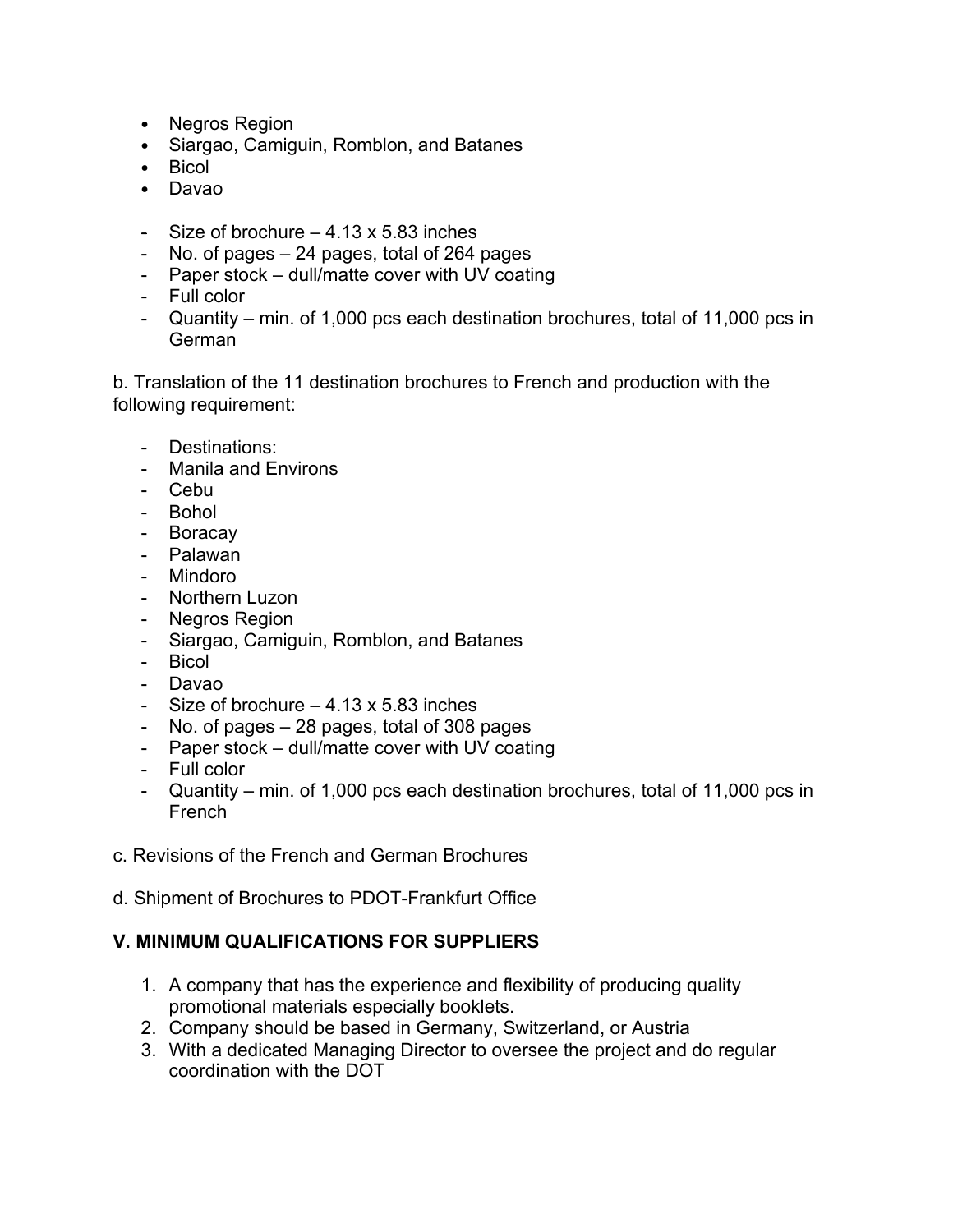- 4. With a dedicated writer/translator that is a native German speaker and French speaker and proficient in the English language. The translator must be knowledgeable in tourism terms.
- 5. Presentation of similar projects previously undertaken.

### **VI. TIMELINE FOR BIDDING**

May 25, 2022: Deadline of submission of bids May 26, 2022: Awarding of bid May 27, 2022: Contract signing and meeting about the deliverables May 27- October 2022: Drafting, revisions, printing and production October 5, 2022: Completion and delivery

## **VII. BUDGET**

Submission of bid proposals, inclusive of publicity requirements according to these Terms of Reference, and mandatory legal documents

Selection of the DOT Frankfurt office of the winning bidder

- Total budget allocation for the project is  $\epsilon$  50'000 inclusive of taxes and other applicable fees, including but not limited to operational expenses, graphic design, artwork, photos, write-up, printing, translation and shipment, among others.
- Interested bidders must present a budget breakdown in their proposal, indicating the components of their proposed budget.

# **VIII. DOCUMENTARY REQUIREMENTS**

- Signed Terms of Reference (all pages should be initialed)
- Company registration documents and appropriate licenses
- Latest Tax clearance
- Company portfolio containing similar projects previously undertaken in the past 5 years

The winning bid shall be determined based on the proposal with the most advantageous financial packaged cost and the best suitable design and layout idea, provided that the amount of the bid does not exceed the established total budget for the project.

### **IX. TERMS AND CONDITIONS**

1. The selected company shall be subject to assessment by the DOT Frankfurt. The DOT Frankfurt reserves the right to terminate the services of the winning bidder should any part of the deliverables be unsatisfactory.